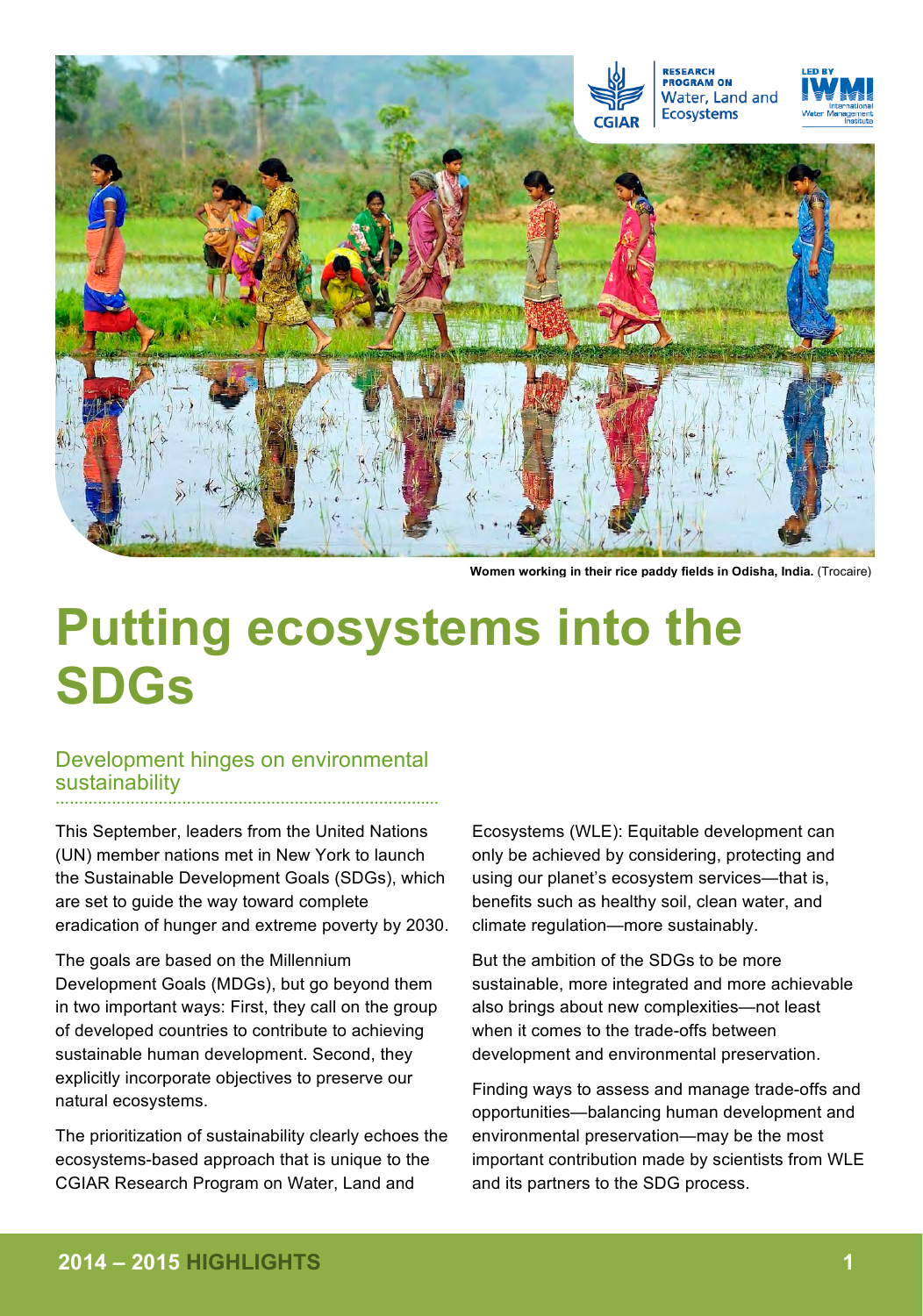#### Complexities inherent in food security and nutrition goals **…………………………………………………………………….…**

It was during the Rio+20 conference in 2012 that the UN member states agreed to define a new set of universal goals, targets and indicators to guide their policies and efforts on development until 2030.

Since then, the UN-led Sustainable Development Solutions Network (SDSN) has coordinated a wide range of initiatives, including open working groups, consultations and scientific reviews, to formulate the appropriate goals.

Scientists from WLE have supported the process to define several of the seventeen goals in a number of different ways.

For example, scientists have contributed to a scientific review, coordinated by the International Council for Science (ICSU) and the International Social Science Council (ISSC). WLE scientists focused on the second goal, which aims to "end hunger, achieve food security and improved nutrition and promote sustainable agriculture."

But, as the reviewers argue, while sustainable agriculture is key to ending hunger, addressing inequality and ensuring universal access to safe drinking water and sanitation are also important for nutrition. The reviewers point out that the SDGs must address important complementarities and trade-offs among goals and their targets for the goals to be achievable:

"Care must be taken to simultaneously defeat hunger, increase agricultural productivity and avoid adverse impacts on the natural resource base," said Claudia Ringler, co-leader of WLE's research theme on Managing Resource Variability and Competing Uses. "If we do not address key interlinkages among goals and targets, and reduce trade-offs, several goals will remain out of reach of the poorest."

The interlinkages between poverty eradication, basic human rights and environmental preservation are undisputable. As an example, expansion of agricultural land to help end hunger can lead to biodiversity loss and overuse, and pollution of water resources, which in turn could exacerbate food

security concerns. This risk of significant trade-offs cannot be ignored.

But, with so many interconnections and complexities at play, can goals and targets lead the way toward greater development? Trade-off analyses and nexus thinking will be required in the implementation, not least when it comes to the actual initiatives developing countries will launch in efforts to achieve the SDGs.



**Women in the field in Central Asia.** (Neil Palmer/IWMI)

#### Monitoring progress toward waterrelated goals **……………………………………………………………….….…**

Making sure to select the right indicators for monitoring progress is another way to ensure that trade-offs and synergies among goals and targets are accounted for. Given the renewed focus on sustainability in the SDGs, several goals are directly linked to water for both consumption and use. WLE scientists have proposed indicators and tools for several targets, including those related to Goal 6.

Goal 6 aims to "ensure availability and sustainable management of water and sanitation for all." Because trade-offs are likely to occur between achieving sanitation for all (SDG 6.2) and improving water quality (SDG 6.3), IWMI scientists in Ghana, Sri Lanka, India and Nepal are actively supporting World Health Organization's work on identifying and testing indicators that meet the balance between ambition and practicability.

A sub goal, 6.4, aims to "by 2030, substantially increase water-use efficiency across all sectors and ensure sustainable withdrawals and supply of freshwater to address water scarcity, and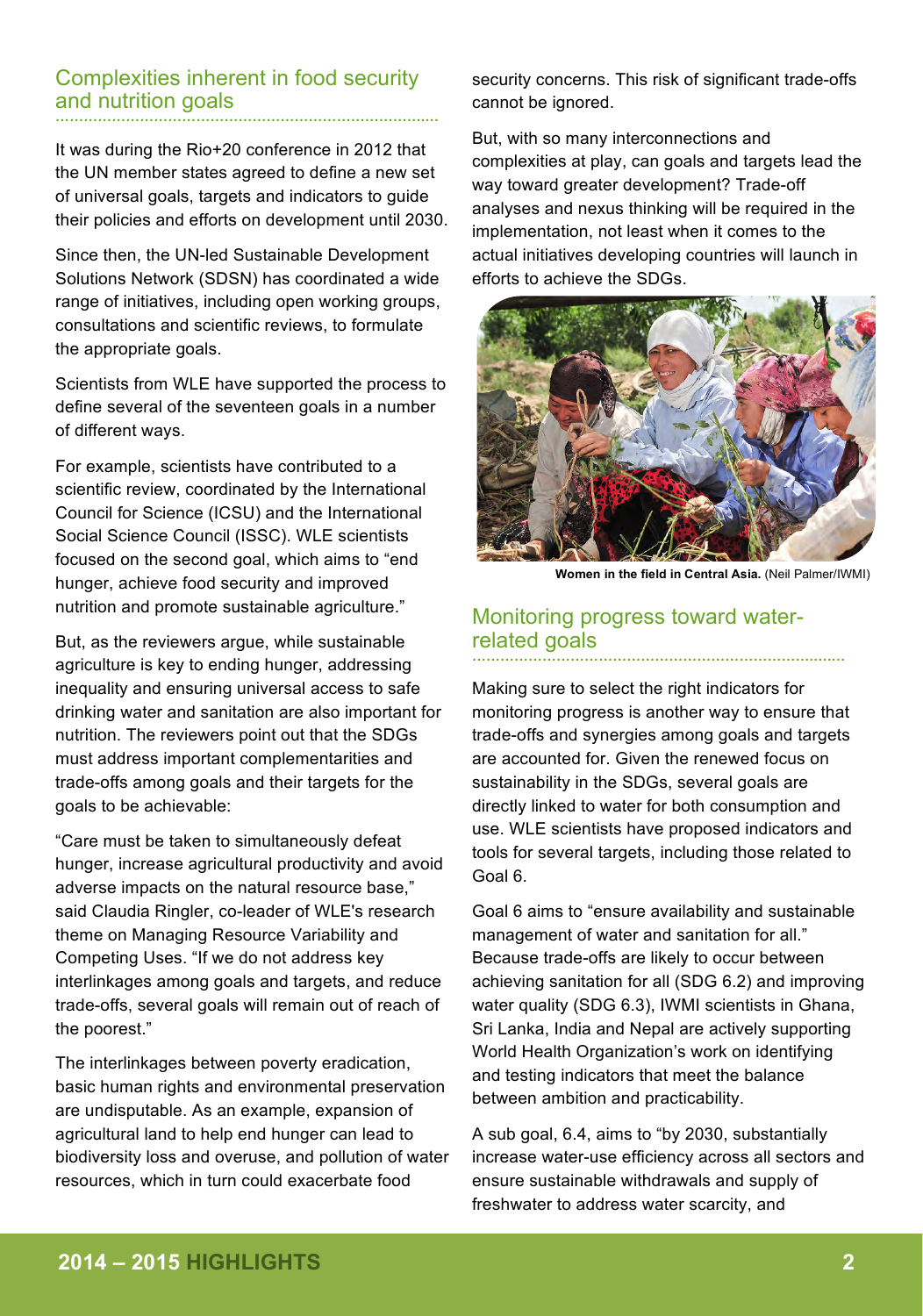substantially reduce the number of people suffering from water scarcity." But how do you measure efficient use of water?

Water productivity may be one indicator to track. Peter McCornick, deputy director general of research at the International Water Management Institute (IWMI), explains:

"Water productivity is an organizing concept, and, very simply put, it is focused on measuring 'crop per drop,' that is, how much food we produce per drop of water. The idea is basically to try to increase the amount of production per unit of water and thereby reduce the overall demand on water."

However, it is important to consider not only how increases in water productivity may result in greater food production, but also the broader costs and benefits, including income increases, livelihood opportunities and ecological benefits at lower social, economic and environmental cost per unit of water spent. Similarly, while technology advances have made it easier to measure water productivity, an otherwise somewhat elusive indicator, that does not make things simple, McCornick cautions:

"Improving productivity also implies changing other inputs, and by doing that, we may actually be negatively impacting the environment. So, while measuring water productivity is an attractive idea, we need to be cautious as to how we interpret that in each country and how we roll that out to understand progress toward the Sustainable Development Goals."

In other words, complexities and interlinkages similar to the ones other WLE scientists have pointed out in the goals related to food security and nutrition are also apparent when it comes to the water-related goals.

Using the right tools to monitor progress toward the SDGs may help provide decision makers with clearer information on interlinkages. For example, IWMI scientists have proposed monitoring progress toward greater water use efficiency by using water accounting+, a platform developed by IWMI and partners. Water accounting is a framework, rather than a number of indicators, and it therefore provides a more balanced view of water supply and demand and groundwater conditions—including information on trade-offs, costs and benefits.

Yet, it is still possible that very specific indicators, such as water use efficiency, carry the risk of masking trade-offs and complexities and may thereby stand in the way of achieving development outcomes.



**Farmers in the Cañete River basin, Peru, where balancing trade-offs between water users has immense impact on livelihoods and environment.** (Neil Palmer/CIAT)

### Targets and indicators cannot stand alone **…………………………………………………………………….…**

In response to this realization, another group of WLE scientists, led by the Land Health Decisions team at the World Agroforestry Centre, have been calling on the UN to move away from target setting and adopt a new method.

Setting targets risks being ineffective or even counter-productive because of the inherent implications: Targeting emphasizes meeting a 'target' rather than learning how to improve performance and solve a problem. For example, 50% of women may be members of a parliament, but only a handful speak at meetings.

Target setting may also incentivize mis-reporting information. And last but not least, the vast number and complexity of indicators and the capacity, resources and funds needed to monitor them has caused concern in the development community.

Therefore, scientists are proposing a new solution: decision analysis concepts and tools.

Keith Shepherd, leader of Land Health Decisions at the World Agroforestry Centre and co-leader of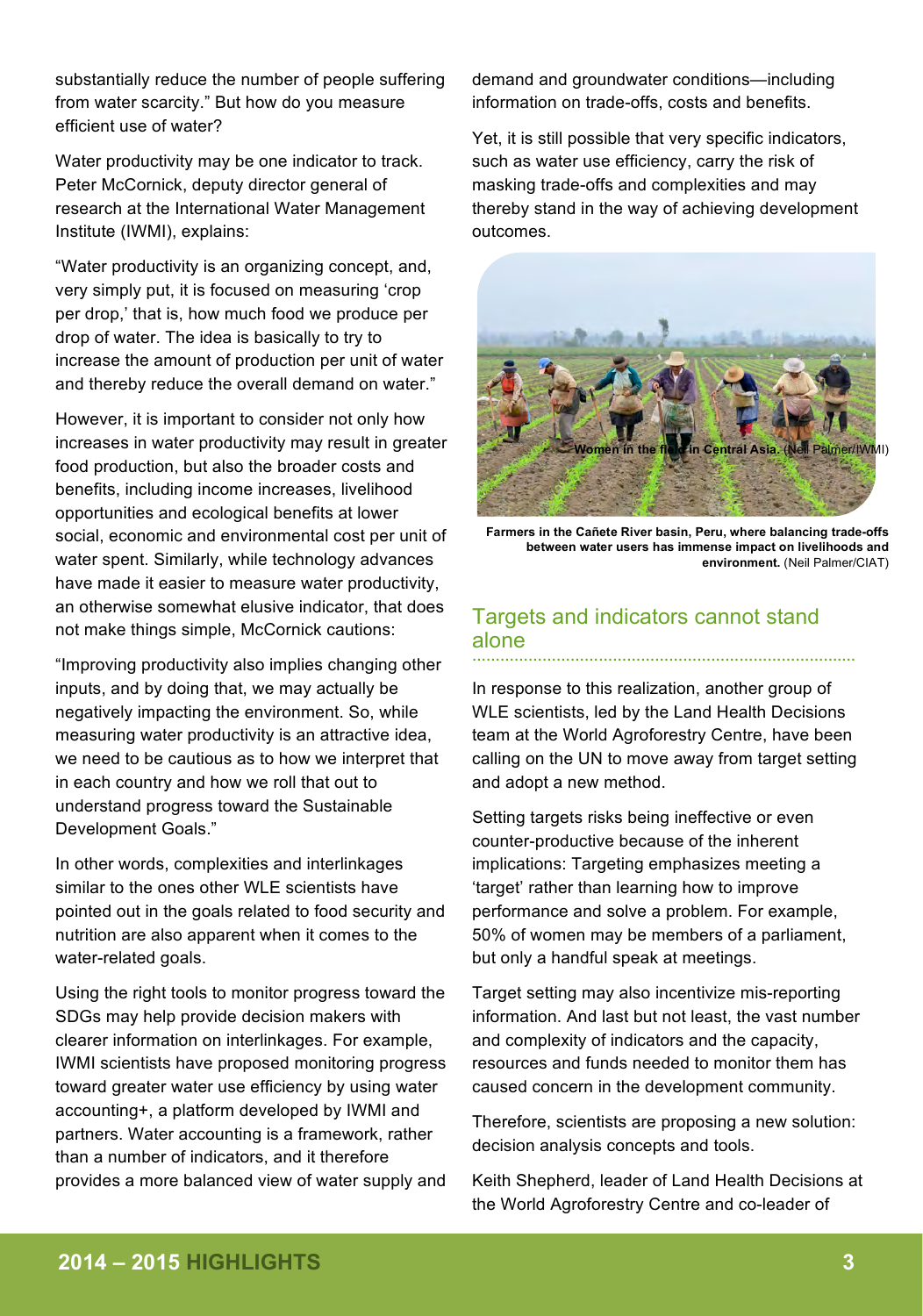WLE's Decision Analysis and Information Systems research theme, explains the concept:

"In a way it's like putting up a whole new learning system rather than setting up a group of targets. Using decision analysis is about supporting people to make better decisions and better choices. We need to work on gathering the right information needed to improve decision making on the ground. We have the tools to do that now."

So how do we identify the more useful indicators? The premise rests on pinpointing critical uncertainties in the real decisions facing stakeholders and working to reduce these uncertainties.

Shepherd and colleagues propose five key principles towards implementing a decision analysis approach:

- 1. Replace targets with measures of return on investment. In other words, decision makers should invest where the likelihood of positive returns for people and environment are the highest
- 2. Model intervention decisions: Instead of starting out by defining indicators, consider the interventions needed to reach a certain goal first, then identify relevant indicators
- 3. Integrate expert knowledge. Expert knowledge can help fill gaps and improve decisions where data is sparse
- 4. Include uncertainty in modeling activities. Considering the unknown, including social and behavioral factors, is key to making sound assumptions
- 5. Measure the most informative factors: Don't waste money measuring and tracking indicators that have little relevance

But are development practitioners, investors and other decision makers ready to make such a significant shift? "I think this will need steering, piloting and proof of application because it is an entirely different approach to what many know in development. It will take quite a bit of work to enact change, however we have seen this transition happen in other fields," says Shepherd.

Shepherd was recently invited to become a member of the new Thematic Group on Data for Sustainable Development of the UN Sustainable Development Solutions Network, which may be one indication that investors and decision makers are ready to embrace such a transition.

## Moving beyond indicators to achieve SDGs at the national level **…………………………………………………………………….…**

Other WLE efforts take place at the national level, where scientists are supporting countries to both identify targets and indicators and to go beyond them, considering the local context, when implementing and monitoring initiatives intended to aid progress toward the SDGs.

For example, scientists from Bioversity International and other partners are working with governments in the Volta and Nile regions of Africa to find ways to leverage the SDGs for environmental conservation and human well-being. Scientists are investigating how the links between ecosystem services and the SDGs can be assessed, modeled and presented. The goal is to inform sound management of the environment in decision making and help the countries achieve the SDGs.

Key challenges include setting realistic national targets and defining indicators that do have potential to reflect progress toward such targets, all while considering local contexts, trade-offs, and opportunities.

Researchers from WLE have proposed 33 potential and scientifically sound indicators for the SDGs. After being presented to the SDSN, several of these indicators have been included as placeholders in the network's final list of proposed indicators to the UN Statistical Commission, which is considered a significant outcome.

To further prove how such indicators would influence decision making on ecosystem services, hunger, health, energy, water and the environment, scientists are testing newly developed scenario analysis tools in Ghana, Burkina Faso, Kenya and Tanzania.

WLE scientists are also working to provide countries in Africa with better land health data that